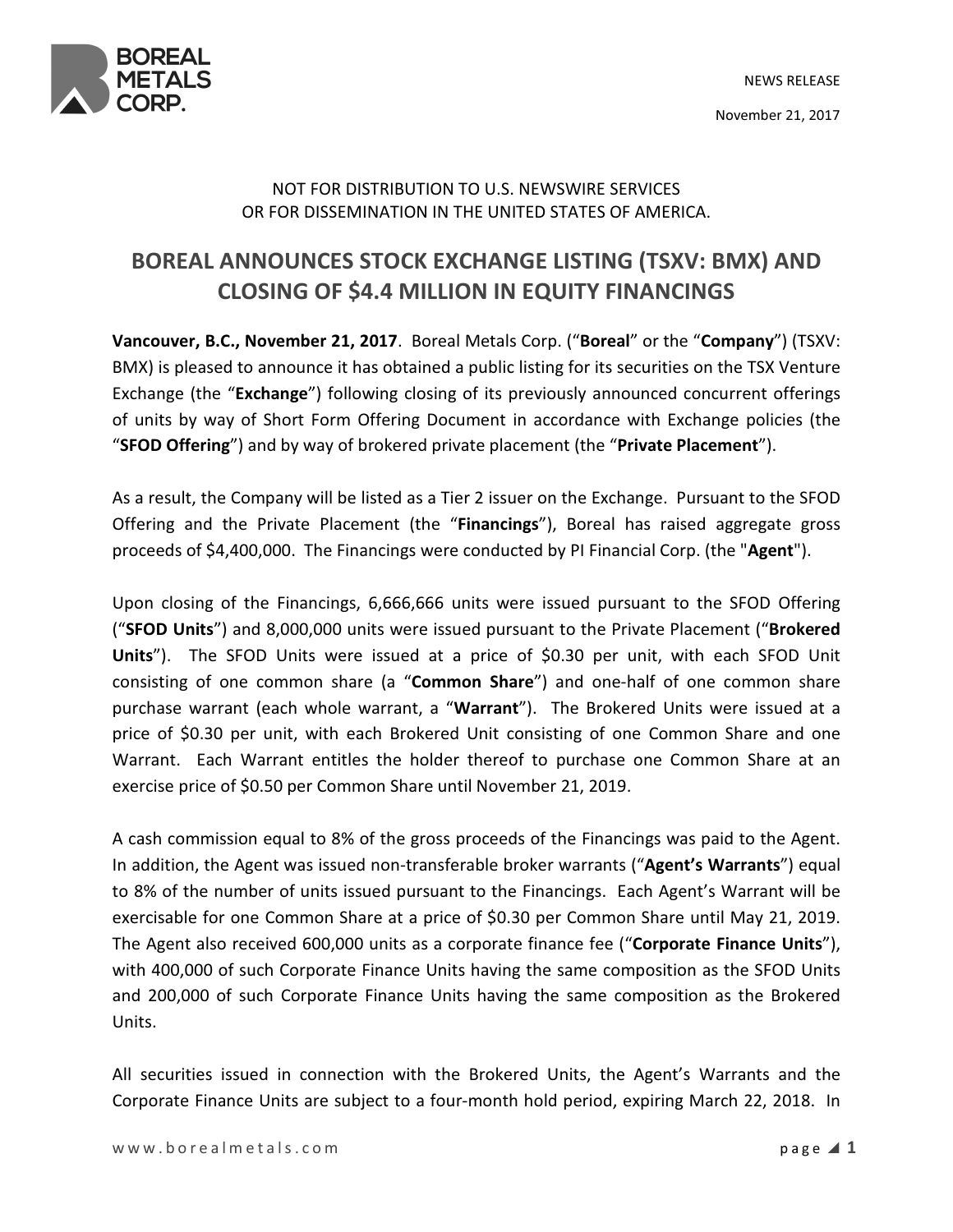

addition, securities held by insiders are subject to a 36-month staged release escrow agreement pursuant to the listing rules of the Exchange and applicable securities laws. Securities issued in connection with the SFOD Offering will not be subject to any resale restrictions.

Trading in the Common Shares and Warrants of Boreal is expected to commence under the symbols "BMX" and "BMX.WT", respectively, effective market open today, November 21, 2017.

Proceeds from the Financings will be used to fund exploration and development of the Company's Gumsberg property in the Bergslagen Region of Sweden and for general working capital and other corporate purposes of the Company and its subsidiaries, including funding of exploration activities on the Company's non-material properties, as detailed in the Short Form Offering Document, a copy of which can be found on SEDAR at www.sedar.com.

This news release does not constitute an offer to sell or solicitation of an offer to buy any of the securities in the United States. The securities have not been and will not be registered under the United States Securities Act of 1933, as amended (the "U.S. Securities Act") or any state securities laws and may not be offered or sold within the United States unless registered under the U.S. Securities Act and applicable state securities laws or an exemption from such registration is available.

About Boreal Metals Corp.

Boreal is a mineral exploration company focused on the discovery of Zinc, Copper, Silver and Gold deposits in four exceptional, historical mining project areas spanning Sweden and Norway. The Company aims to discover new economic mineral deposits in known mining districts that have seen little or no modern exploration techniques. The Company is led by an experienced management team and technical team, with successful track records in mineral discovery, mining development and financing.

On behalf of Boreal Metals Corporation

Karl Antonius, President

For more information on Boreal please visit the Company website at www.borealmetals.com or contact Alexandra Woodyer Sherron at +1.604.922.8810 or alexandra@borealmetals.com.